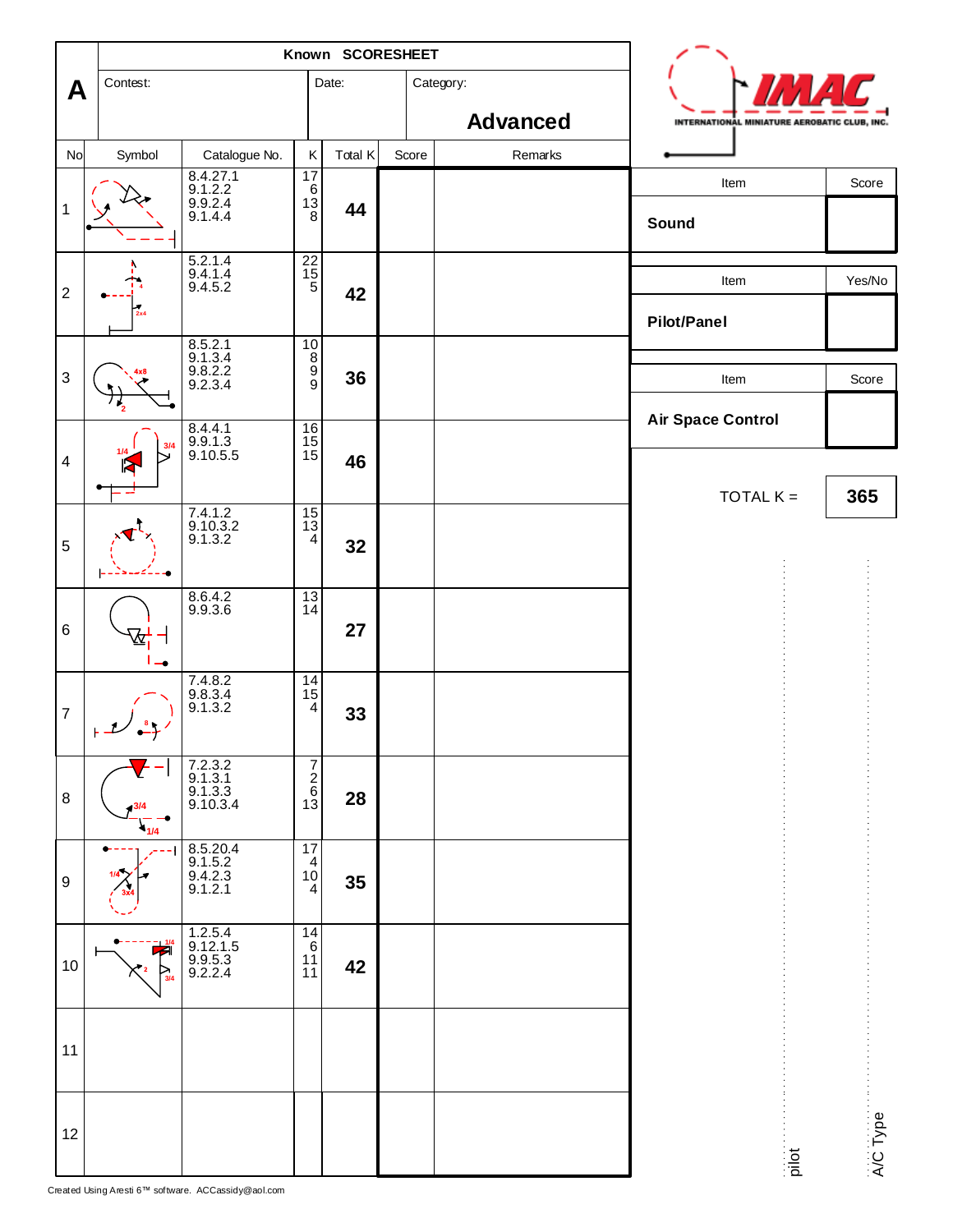

Created Using Aresti 6™ software. ACCassidy Created Using Aresti 6<sup>TM</sup> software. ACCassidy@aol.com